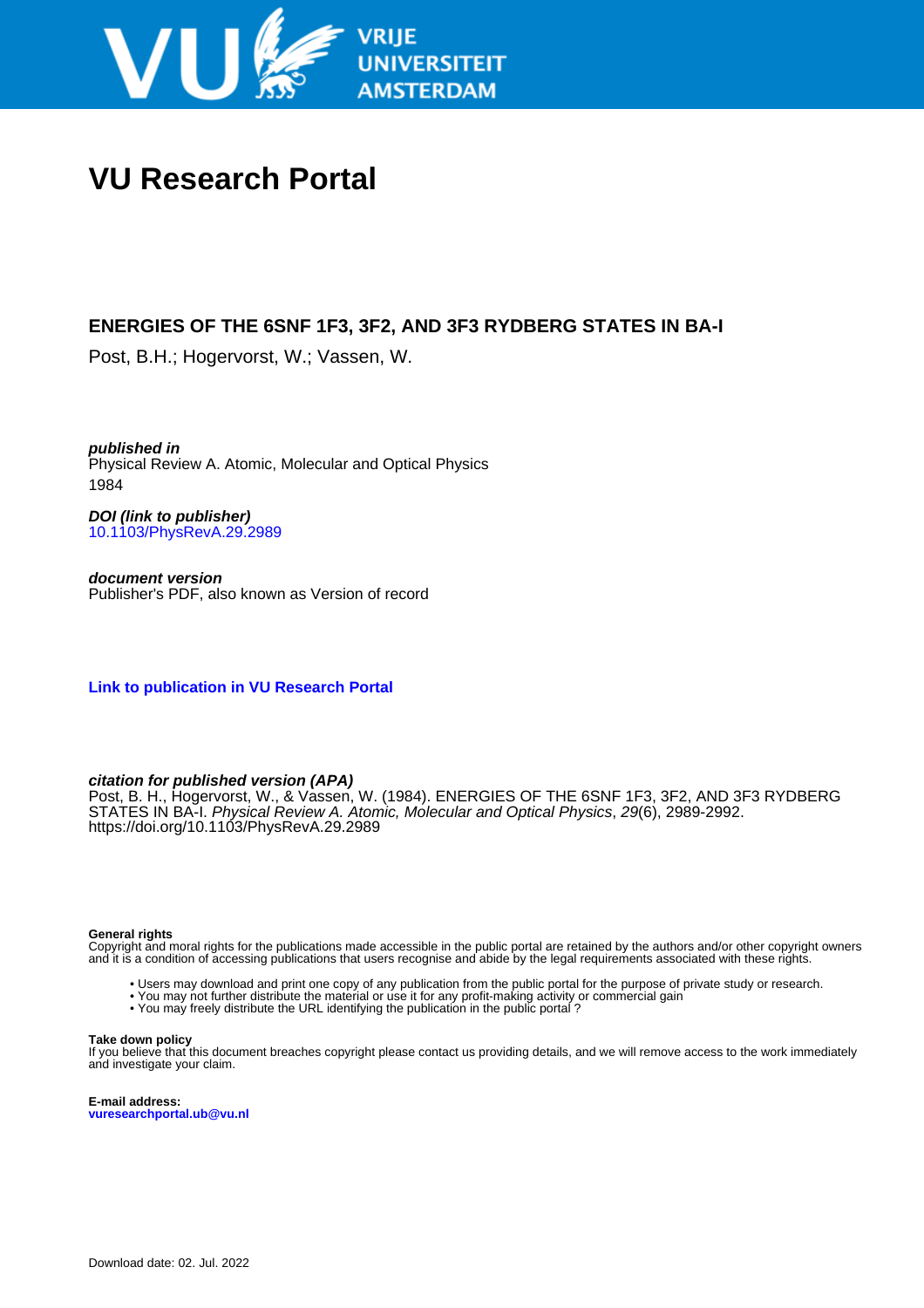## Energies of the  $6snf \, {}^1F_3$ ,  ${}^3F_2$ , and  ${}^3F_3$  Rydberg states in Ba I

B. H. Post, W. Hogervorst, and W. Vassen

Natuurkundig Laboratorium, Vrije Universiteit te Amsterdam, de Boelelaan 1081, 1081-HV Amsterdam, The Netherlands

(Received 21 February 1984)

We have determined accurate values for the energy of the  $6snf \, {}^1F_3$ ,  $6snf \, {}^3F_2$ , and  $6snf \, {}^3F_3$  states

of Ba I with principal quantum number  $n$  ranging from 13 to 45, using laser-atomic-beam spectros-

copy. The experimental level energies for the thus-far-unknown  ${}^{1}F_3$  Rydberg series compare well with predicted values from hyperfine-structure measurements in the 6snf  ${}^3F_{2,3}$  series for  $n > 30$  and

from Stark-effect studies in the  $6snd$   ${}^{1}D_{2}$  series.

The Rydberg states of barium, particularly the evenparity states, have been the subject of many investigations. The energies of the even-parity states with total angular<br>momentum  $J \le 5$  are known.<sup>1-4</sup> In a multichannel quantum-defect theory (MQDT) analysis of the energies of the levels pertaining to the 6sns, 6snd, and 6sng Ryd-<br>berg series, Aymar et al.<sup>3,5,6</sup> have shown that these series are perturbed by doubly-excited states belonging to the 6pnp, 5dns, and 5dnd configurations. The influence of these perturbations is also reflected in atomic properties such as lifetime, hyperfine structure, isotope shift, and polarizability (see, e.g., Refs.  $7-11$ ).

Less attention has been given to the odd-parity states. The  $6snp^{1}P_1$  states have been observed by Garton and Tomkins<sup>12</sup> and by Armstrong *et al.*<sup>13</sup> The latter group also measured the energies of the  $6snp^{3}P_1$  and  $6snp^{3}P_2$ states and performed an MQDT analysis of their results. The  $6snp$  <sup>1</sup> $P_1$  series was found to be more strongly perturbed than the  $6snp^{3}P_1$  series. The perturbers belong to the state than the state of the Sap  $\frac{1}{2}$  is selected by a few states of<br>the Sap  ${}^{3}P_0$  series are known.<sup>13</sup> A similar situation exists<br>for the 6*snf* states. Carlsten *et al.*<sup>14</sup> determined the positions of the  $6snf \, {}^{3}F_{2,3,4}$  states with  $n=4-30$  and<br>Armstrong *et al.*<sup>13</sup> measured the energy of a number of  ${}^{3}F_{2}$  states (n = 9–12 and 17–25). Except for a weak perturbation at  $n = 20$  in the  ${}^{3}F_2$  series the triplet series appear to be unperturbed above  $n = 19$ . The hyperfine-<br>structure studies in the  ${}^{3}F_{2}$  and  ${}^{3}F_{3}$  series for values of *n* ranging from 19 to 55 of Eliel and Hogervorst<sup>15</sup> corroborate this conclusion. Experimental data on the energies of the  $6snf$  <sup>1</sup> $F_3$  states for  $n > 9$  are scarce. However, information on the unknown  ${}^{1}F_3$  states has been extracted in two ways. Firstly, from their parametric analysis of the hyperfine structure in the  $6sn\tilde{f}^{3}F_{2,3}$  states Eliel and Hogervorst<sup>15</sup> have evaluated the position of the 6snf <sup>1</sup>F<sub>3</sub> states in the interval  $n = 19-55$ . Secondly, van Leeuwen et  $al$ .<sup>11</sup> infer from Stark-effect measurements in the  $6snd$   ${}^{1}D_{2}$  series the energies of the  $6snf$   ${}^{1}F_{3}$  states for  $n = 14-30$ . In this communication we present the results of direct measurements of the energies of the  $6snf$   $^1F_3$ ,  $6snf \,^3F_2$ , and  $6snf \,^3F_3$  states  $(n=13-45)$ . These measurements form part of an extensive study of the oddparity states of barium with  $J \leq 4$  which is in progress in our laboratory.

Only a brief description of our experimental setup will be given here. More details can be found elsewhere.<sup>15</sup> A collimated atomic beam of barium is orthogonally intersected by the output beam of a narrow-band laser source. The 6snf Rydberg levels are excited with uv radiation from the metastable 6s  $5d<sup>3</sup>D<sub>2</sub>$  state, populated in a discharge running through the nozzle of the ovensystem producing the atomic beam. This uv radiation is produced by intracavity frequency doubling of a cw ring dye laser (Spectra Physics 380D) operating on Rhodamine-590 and Rhodamine-610 in combination with an ADA crystal<sup>16</sup> and a LiIO<sub>3</sub> crystal,<sup>17</sup> respectively. The visible output of the laser is used for wavelength determination and calibration purposes. A few millimeters downstream from the excitation region the Rydberg atoms are field ionized and the detached electrons are detected with an electron multiplier. The excitation region has been carefully shielded to ensure field-free excitation. The



FIG. 1. Excitation spectra 6s 5d  ${}^3D_2 \rightarrow 6s 42f$ . The assignment to the two even isotopes <sup>138</sup>Ba and <sup>136</sup>Ba is indicated. The remaining peaks are hyperfine components belonging to the odd isotopes  $135$ Ba and  $137$ Ba.

29 2989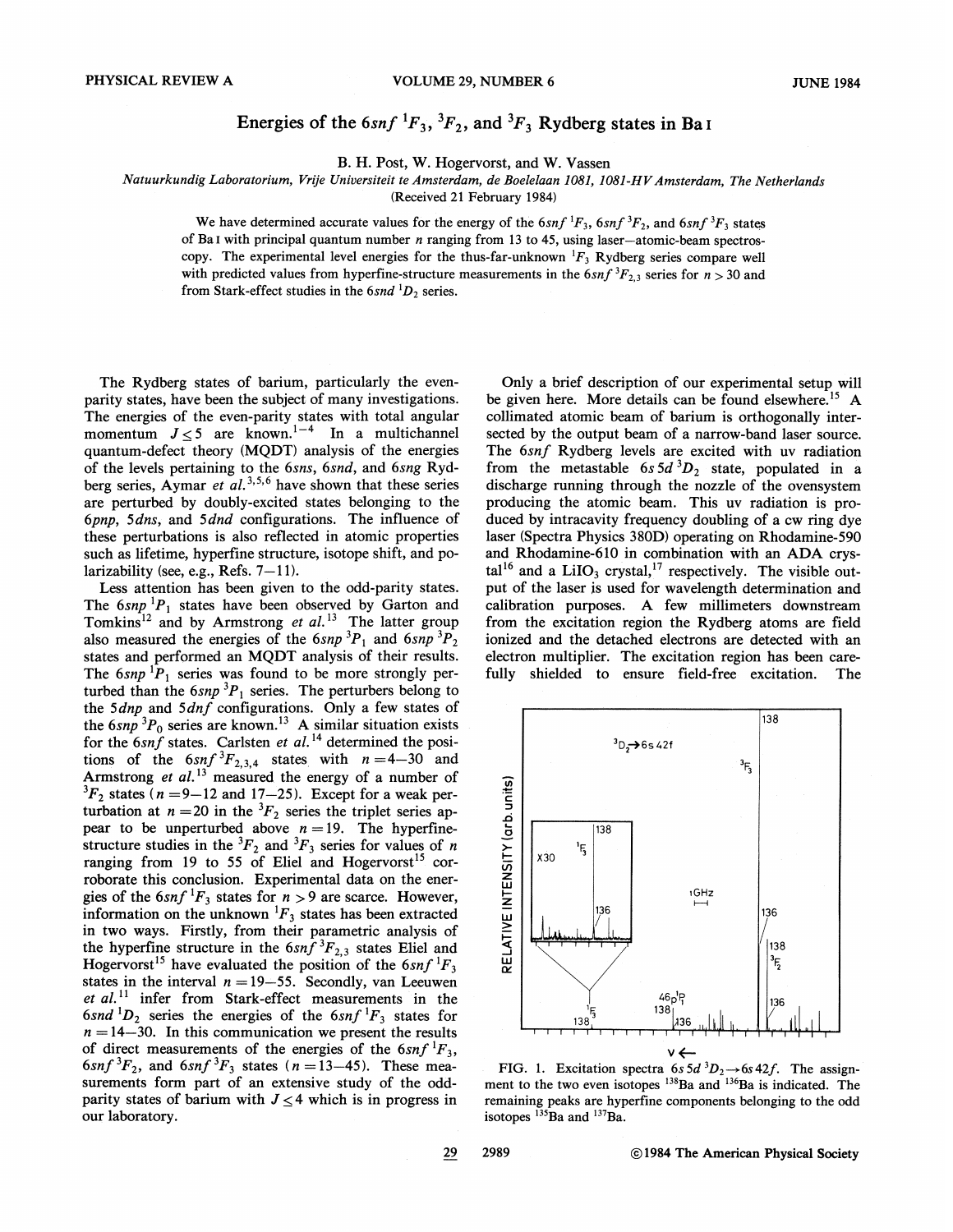electron-multiplier signal and the signal from a calibration interferometer are stored on a minicomputer.

In Fig. 1 an example of an excitation spectrum<br>6s  $5d^3D_2 \rightarrow 6s 42f^1F_3$ ,  $F_{2,3}$  is shown. The 6s  $46p^1P_1$  level is excited simultaneously. The even isotopes  $^{138}Ba (71.7)$ wt. %) and <sup>136</sup>Ba (7.9 wt. %) with nuclear spin  $I = 0$  both give rise to a single peak for each excitation, whereas the odd isotopes  $^{137}$ Ba (11 wt. %) and  $^{135}$ Ba (6.6 wt. %) with  $I=\frac{3}{2}$  display a large number of peaks due to hyperfine interaction.

The energies of the  $6snf \, {}^1F_3$  states ( $n = 13-45$ ) and the  $6snf \, {}^3F_{2,3}$  states ( $n = 13-45$ , 47, 50, and 55) have been determined from the transition wavelength for the isotope <sup>138</sup>Ba. An evacuated fringe-counting wavemeter, similar to the design of Hall and Lee,<sup>18</sup> is used for this purpose.

An iodine-stabilized HeNe laser serves as a reference light source. The wavemeter has been calibrated on the Na  $D_1$ line and no systematic error could be detected on the level of  $10^{-4}$  nm.

The experimental results for transition wavelength and level energy are collected in Table I. For the energy of the 6s 5d  ${}^3D_2$  state we have used the value 9215.518 cm<sup>-1</sup> given by Moore.<sup>19</sup> Three times the statistical error in  $\lambda$  is<br>5×10<sup>-5</sup> nm, resulting in an energy uncertainty of<br>6×10<sup>-3</sup> cm<sup>-1</sup>. Our results for the <sup>3</sup> $F_2$  and <sup>3</sup> $F_3$  states are in agreement with those of Armstrong et al.<sup>13</sup> and Carlsten et  $al.$ , <sup>14</sup> but more accurate.

The results in Table I are represented graphically in Fig. 2. The ordinate is  $-n_s^*$  (mod 1), where  $n_s^*$  is the effective principal quantum number with respect to the first

**TABLE I.** Transition wavelength from the 6s 5d  ${}^3D_2$  state and level energy for the 6snf  ${}^1F_3$ , 6snf  ${}^3F_2$ , and 6snf  ${}^3F_3$  Rydberg states.

|               | $6snf\,{}^1F_3$     |               | $6snf\,{}^3F_2$     |                            | $6snf\,{}^3F_3$     |                            |
|---------------|---------------------|---------------|---------------------|----------------------------|---------------------|----------------------------|
|               | $\lambda_{\rm vac}$ | $E_{\rm}$     | $\lambda_{\rm vac}$ | $\boldsymbol{E}$           | $\lambda_{\rm vac}$ | $E\,$                      |
| n             | (nm)                | $(cm^{-1})$   | (nm)                | $\rm (cm^{-1})$            | (nm)                | $(cm^{-1})$                |
| 13            | 311.053 99(5)       | 41 364.277(6) | 311.01134(5)        | 41 368.685(6)              | 310.97541(5)        | 41 372.402(6)              |
| 14            | 310.168 34(5)       | 41 456.074(6) | 310.12039(5)        | 41 461 059(6)              | 310.097 90(5)       | 41 463.398(6)              |
| 15            | 309.467 44(5)       | 41 529.094(6) | 309.409 23(5)       | 41 535.172(6)              | 309.390 57(5)       | 41 537.126(6)              |
| 16            | 308.920 87(5)       | 41 586.264(6) | 308.800 14(5)       | 41 598.922(6)              | 308.81391(5)        | 41 597.480(6)              |
| $p^{\,\rm a}$ | 308.570 59(5)       | 41 623.023(6) |                     |                            |                     |                            |
| 17            | 308.301 23(5)       | 41 651.326(6) | 308.334 57(5)       | 41 647.817(6)              | 308.345 74(5)       | 41 646.644(6)              |
| 18            | 307.983 83(5)       | 41 684.753(6) | 307.935 79(5)       | 41 689.819(6)              | 307.928 88(5)       | 41 960.547(6)              |
| 19            | 307.675 97(5)       | 41 717.244(6) | 307.598 79(5)       | 41 725.398(6)              | 307.594 27(5)       | 41 725.879(6)              |
| $p^{\rm a}$   | 307.413 16(5)       | 41 745.031(6) |                     |                            |                     |                            |
| 20            | 307.18278(5)        | 41 769.429(6) | 307.31442(5)        | 41 755.484(6)              | 307.308 11(5)       | 41 756.151(6)              |
| 21            | 306.975 00(5)       | 41 791.461(6) | 307.063 93(5)       | 41 782.029(6)              | 307.062 26(5)       | 41 782.204(6)              |
| 22            | 306.786 57(5)       | 41 811.471(6) | 306.851 00(5)       | 41 804.625(6)              | 306.849 42(5)       | 41 804.795(6)              |
| 23            | 306.61690(5)        | 41 829.506(6) | 306.665 49(5)       | 41 824.338(6)              | 306.664 16(5)       | 41 824.481(6)              |
| 24            | 306.465 02(5)       | 41 845.672(6) | 306.50293(5)        | 41 841.631(6)              | 306.501 78(5)       | 41 841.759(6)              |
| 25            | 306.329 26(5)       | 41 860.132(6) | 306.35979(5)        | 41 856.876(6)              | 306.35877(5)        | 41 856.988(6)              |
| 26            | 306.207 90(5)       | 41 873.069(6) | 306.233 02(5)       | 41 870.392(6)              | 306.232 12(5)       | 41 870.488(6)              |
| 27            | 306.099 12(5)       | 41 884.676(6) | 306.12021(5)        | 41 882.425(6)              | 306.11940(5)        | 41 882.510(6)              |
| 28            | 306.001 50(5)       | 41 895.096(6) | 306.019 35(5)       | 41 893.190(6)              | 306.018 68(5)       | 41 893.260(6)              |
| 29            | 305.913 60(5)       | 41 904.486(6) | 305.928 93(5)       | 41 902.852(6)              | 305.928 33(5)       | 41 902.916(6)              |
| 30            | 305.834 17(5)       | 41 912.978(6) | 305.84745(5)        | 41 911.556(6)              | 305.84691(5)        | 41 911.615(6)              |
| 31            | 305.762 14(5)       | 41 920.678(6) | 305.77381(5)        | 41 919.431(6)              | 305.773 33(5)       | 41 919.480(6)              |
| 32            | 305.696 74(5)       | 41 927.675(6) | 305.707 04(5)       | 41 926.573(6)              | 305.706 65(5)       | 41 926.615(6)              |
| 33            | 305.637 14(5)       | 41 934.054(6) |                     | 41 933.071(6) <sup>b</sup> | 305.645 94(5)       | 41 933.112(6)              |
| 34            | 305.582 70(5)       | 41 939.884(6) | 305.590 89(5)       | 41 939.006(6)              | 305.590 55(5)       | 41 939.043(6)              |
| 35            | 305.532 77(5)       | 41 945.212(6) | 305.54021(5)        | 41 944.436(6)              | 305.539 89(5)       | 41 944.468(6)              |
| 36            | 305.487 07(5)       | 41 950.130(6) | 305.493 73(5)       | 41 949.412(6)              | 305.493 44(5)       | 41 949.444(6)              |
| 37            | 305.444 95(5)       | 41 954.642(6) |                     | 41953.995(6) <sup>b</sup>  | 305.45072(5)        | 41 954.025(6)              |
| 38            | 305.406 16(5)       | 41 958.801(6) |                     | 41958.218(6) <sup>b</sup>  |                     | 41 958.245(6) <sup>b</sup> |
| 39            | 305.370 24(5)       | 41 962.650(6) |                     | 41 962.117(6) <sup>b</sup> | 305.37499(5)        | 41 962.141(6)              |
| 40            | 305.33699(5)        | 41 966.216(6) |                     | 41 965.721(6) <sup>b</sup> |                     | 41 965.745(6) <sup>b</sup> |
| 41            | 305.306 13(5)       | 41 969.526(6) | 305.31040(5)        | 41 969.075(6)              | 305.310 15(5)       | 41 969.097(6)              |
| 42            | 305.277 51(5)       | 41 972.600(6) | 305.281 37(5)       | 41 972.187(6)              | 305.281 19(5)       | 41 972.203(6)              |
| 43            | 305.25074(5)        | 41 975.470(6) |                     | 41 975.081(6) <sup>b</sup> |                     | 41 975.103(6) <sup>b</sup> |
| 44            | 305.225 86(5)       | 41 978.143(6) |                     | 41 977.782(6) <sup>b</sup> |                     | 41 977.799(6) <sup>b</sup> |
| 45            | 305.202 67(5)       | 41 980.633(6) | 305.205 76(5)       | 41 980.300(6)              | 305.205 64(5)       | 41 980.311(b)              |
| 47            |                     |               | 305.163 19(5)       | 41 984.869(6)              | 305.163 04(5)       | 41 984.885(6)              |
| 50            |                     |               |                     | 41 990.717(6) <sup>b</sup> | 305.108 67(5)       | 41 990.728(6)              |
| 55            |                     |               |                     | 41 998.408(6) <sup>b</sup> | 305.03708(5)        | 41 998.416(6)              |

<sup>a</sup>States with largest perturber fraction (see text).

<sup>b</sup>Energy derived from the splittings in the spectra.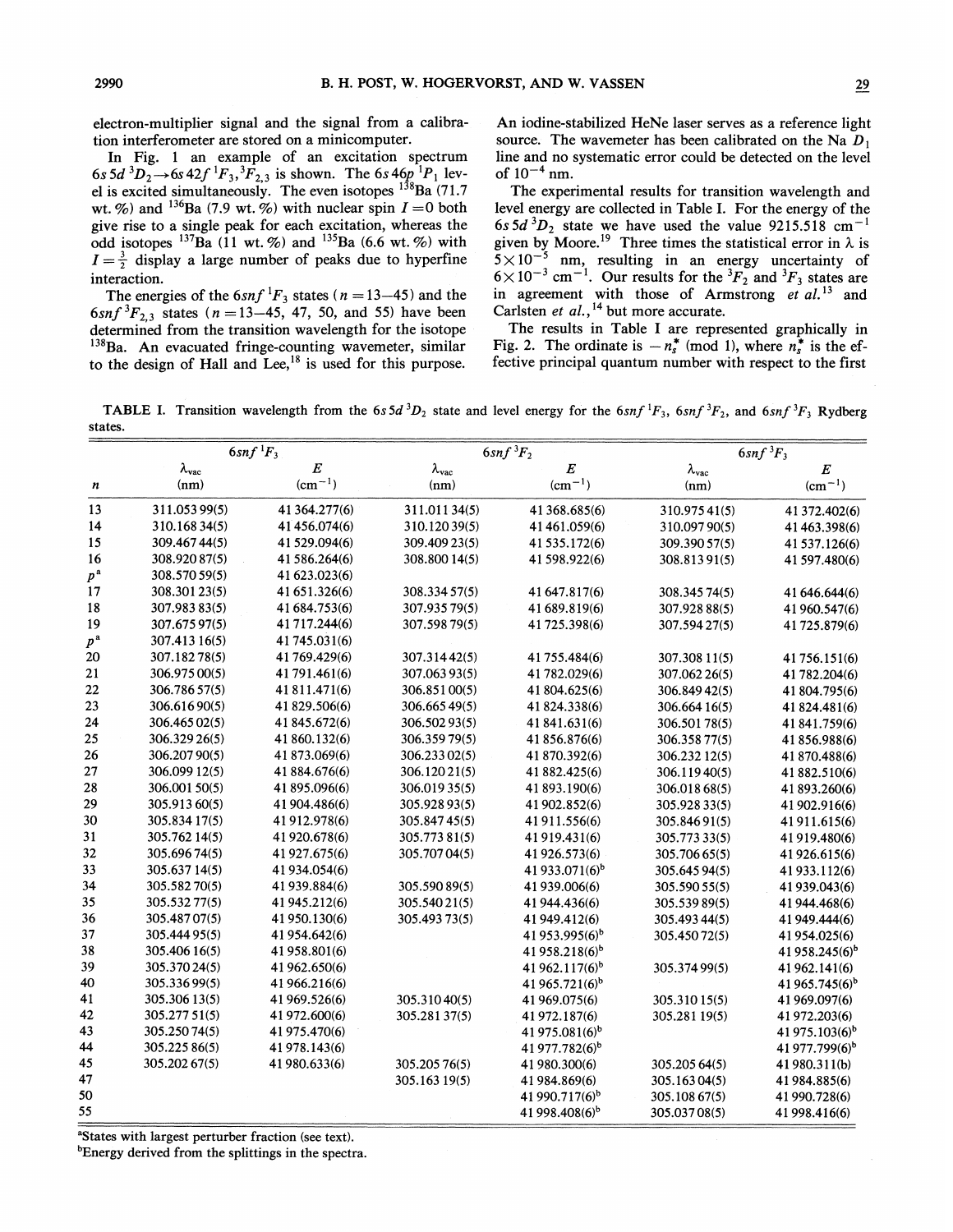

FIG. 2. Partial Lu-Fano plot of  ${}^1F_3$  states  $(+)$ ,  ${}^3F_2$  states ( $\bullet$ ), and  ${}^3F_3$  states ( $\circ$ ). The position of  ${}^1F_3$  states predicted from Stark effect data (Ref. 11) ( $\triangle$ ) and hyperfine structure (Ref. 5) ( $\blacksquare$ ) are included. The curves through the various sets of data points serve to guide the eye.

ionization limit  $I_s$ . For this limit we have used  $I_s = 42.034.93$  cm<sup>-1</sup>. With this value of  $I_s$  our recent determination of the  $(snp)^3P_0$  level energies leads to a<br>constant quantum defect for this series.<sup>20</sup> The effective quantum number  $n_d^*$  (with respect to the mean value of the 5d limits, 46 908.99 and 47 709.96 cm<sup>-1</sup>) is the abscissa. The partial Lu-Fano plot clearly demonstrates that the  ${}^{1}F_3$  series is influenced by two perturbers. The perturbers are assumed to belong to the 5dnl series (see Ref. 11). A tentative three-channel MQDT analysis for the  ${}^{1}F_3$  series based on the experimental energies, taking the average of the two  $5d$  limits as the ionization limit for the 5dnl series, has been performed to obtain a preliminary classification for the  ${}^{1}F_3$  series (see Table I). The states with the largest perturber fraction have been labeled with  $\boldsymbol{p}$ .

The level positions predicted from the hyperfine-<br>structure analysis of the triplet series<sup>15</sup> and from the<br>Stark-effect data for the  ${}^{1}D_2$  series<sup>11</sup> are included in Fig. 2. Considering that the predictions from the Stark-effect data, obtained from experimental results in the interval  $n = 14-30$ , are most reliable for  $n < 30$  and the predictions from the hyperfine-structure analysis are expected to be more accurate for higher values of  $n$  (see Ref. 11), the agreement with the present experimental results is satisfactory. This, in particular, demonstrates that Starkeffect data can be applied diagnostically to probe unknown Rydberg series.

The data points for the  ${}^{3}F_{2}$  and  ${}^{3}F_{3}$  series fall on nearly

horizontal lines in the Lu-Fano plot. For the  ${}^{3}F_{2}$  series weak perturbations are observed near  $n = 16$  and 20. The deviation from the horizontal line in the <sup>3</sup> $F_3$  series at  $n = 17$  and 18 is due to the crossing of the <sup>3</sup> $F_3$  and <sup>1</sup> $F_3$ series. Extensive MQDT analyses for the odd parity  $J = 2$ and 3 series are in preparation and will be published elsewhere.<sup>20</sup>

The wavelength region in which cw uv laser radiation is available now  $(\lambda = 292 - 315 \text{ nm})$  also enables the study of the  ${}^3F_4$  states via excitation from the metastable 6s 5d  ${}^3D_3$ state, thus completing the experimental data on the fine structure of the 6snf configuration. These data are of importance to test the validity of the parametric analysis of the hyperfine structure in the 6snf configuration by Eliel and Hogervorst,<sup>15</sup> who introduced a parameter representing an effective two-body spin-orbit interaction to get good agreement with experimental results. **This** parametric analysis is strictly valid only if the 6snf states are unperturbed. The results of van Leeuwen et al.<sup>11</sup> and of the present experiment, however, show this assumption to be incorrect for at least the lower ( $n < 30$ )  $\frac{1}{5}$  states.

#### **ACKNOWLEDGMENTS**

We are indebted to K. A. H. van Leeuwen for his assistance and valuable comments. We gratefully acknowlege the Stichting voor Fundamenteel Onderzoek der Materie for financial support.